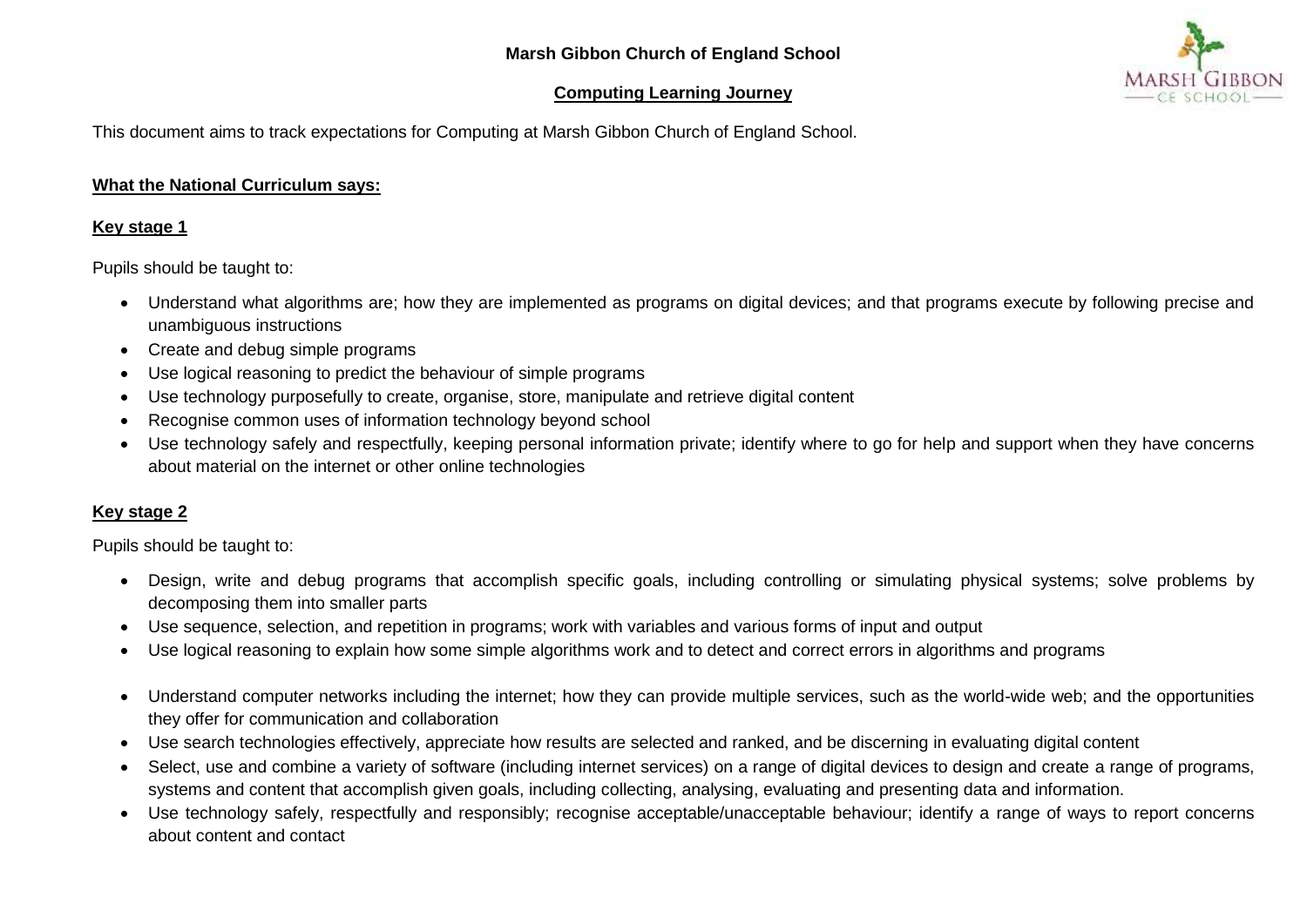| Year 1                                                                                                                                                                                                                                                                                                                                                                                          | Year <sub>2</sub><br>Year <sub>3</sub>                                                                                                                                                                                                                                                                                                                                                                                                                                    | Year 4                                                                                                                                                                                                                                                                                                                                                                                                                                                                                                                           | Year 5                                                                                                                                                                                                                                                                                                                                                                                                                                                                                                                                                                                                                                                                                                     | Year <sub>6</sub>                                                                                                                                                                                                                                                                                                                                                                                                                                                                                                                                                                                                                                                   |
|-------------------------------------------------------------------------------------------------------------------------------------------------------------------------------------------------------------------------------------------------------------------------------------------------------------------------------------------------------------------------------------------------|---------------------------------------------------------------------------------------------------------------------------------------------------------------------------------------------------------------------------------------------------------------------------------------------------------------------------------------------------------------------------------------------------------------------------------------------------------------------------|----------------------------------------------------------------------------------------------------------------------------------------------------------------------------------------------------------------------------------------------------------------------------------------------------------------------------------------------------------------------------------------------------------------------------------------------------------------------------------------------------------------------------------|------------------------------------------------------------------------------------------------------------------------------------------------------------------------------------------------------------------------------------------------------------------------------------------------------------------------------------------------------------------------------------------------------------------------------------------------------------------------------------------------------------------------------------------------------------------------------------------------------------------------------------------------------------------------------------------------------------|---------------------------------------------------------------------------------------------------------------------------------------------------------------------------------------------------------------------------------------------------------------------------------------------------------------------------------------------------------------------------------------------------------------------------------------------------------------------------------------------------------------------------------------------------------------------------------------------------------------------------------------------------------------------|
| Understand<br>$\bullet$<br>what<br>algorithms are;<br>how they are<br>implemented<br>as programs<br>on digital<br>devices; and<br>that programs<br>execute by<br>following<br>precise and<br>unambiguous<br>instructions<br>Create and<br>debug simple<br>programs<br>Use logical<br>$\bullet$<br>reasoning to<br>predict the<br>behaviour of<br>simple<br>programs<br>Science (CS)<br>Computer | Design, write and<br>$\bullet$<br>debug programs<br>that accomplish<br>specific goals,<br>including<br>controlling or<br>simulating<br>physical systems;<br>solve problems by<br>decomposing<br>them into smaller<br>parts<br>Use sequence,<br>$\bullet$<br>selection, and<br>repetition in<br>programs<br>Use logical<br>$\bullet$<br>reasoning to<br>explain how some<br>simple algorithms<br>work and to detect<br>and correct errors<br>in algorithms and<br>programs | Design, write and<br>$\bullet$<br>debug programs<br>that accomplish<br>specific goals,<br>including<br>controlling or<br>simulating<br>physical systems;<br>solve problems by<br>decomposing<br>them into smaller<br>parts<br>Use sequence,<br>selection, and<br>repetition in<br>programs; work<br>with variables and<br>various forms of<br>input and output<br>Use logical<br>$\bullet$<br>reasoning to<br>explain how some<br>simple algorithms<br>work and to detect<br>and correct errors<br>in algorithms and<br>programs | Design, write and<br>$\bullet$<br>debug programs<br>that accomplish<br>specific goals,<br>including<br>controlling or<br>simulating<br>physical systems;<br>solve problems by<br>decomposing<br>them into smaller<br>parts<br>Use sequence,<br>$\bullet$<br>selection, and<br>repetition in<br>programs<br>Use logical<br>$\bullet$<br>reasoning to<br>explain how some<br>simple algorithms<br>work and to detect<br>and correct errors<br>in algorithms and<br>programs<br>Understand<br>$\bullet$<br>computer<br>networks including<br>the internet; how<br>they can provide<br>multiple services,<br>such as the World<br>Wide Web<br>Appreciate how<br>[search] results<br>are selected and<br>ranked | Design, write and<br>$\bullet$<br>debug programs<br>that accomplish<br>specific goals,<br>including<br>controlling or<br>simulating<br>physical systems;<br>solve problems by<br>decomposing<br>them into smaller<br>parts<br>Use sequence,<br>selection, and<br>repetition in<br>programs; work<br>with variables and<br>various forms of<br>input and output<br>Use logical<br>reasoning to<br>explain how some<br>simple algorithms<br>work and to detect<br>and correct errors<br>in algorithms and<br>programs<br>Understand<br>computer<br>networks including<br>the internet; how<br>they can provide<br>multiple services,<br>such as the World<br>Wide Web |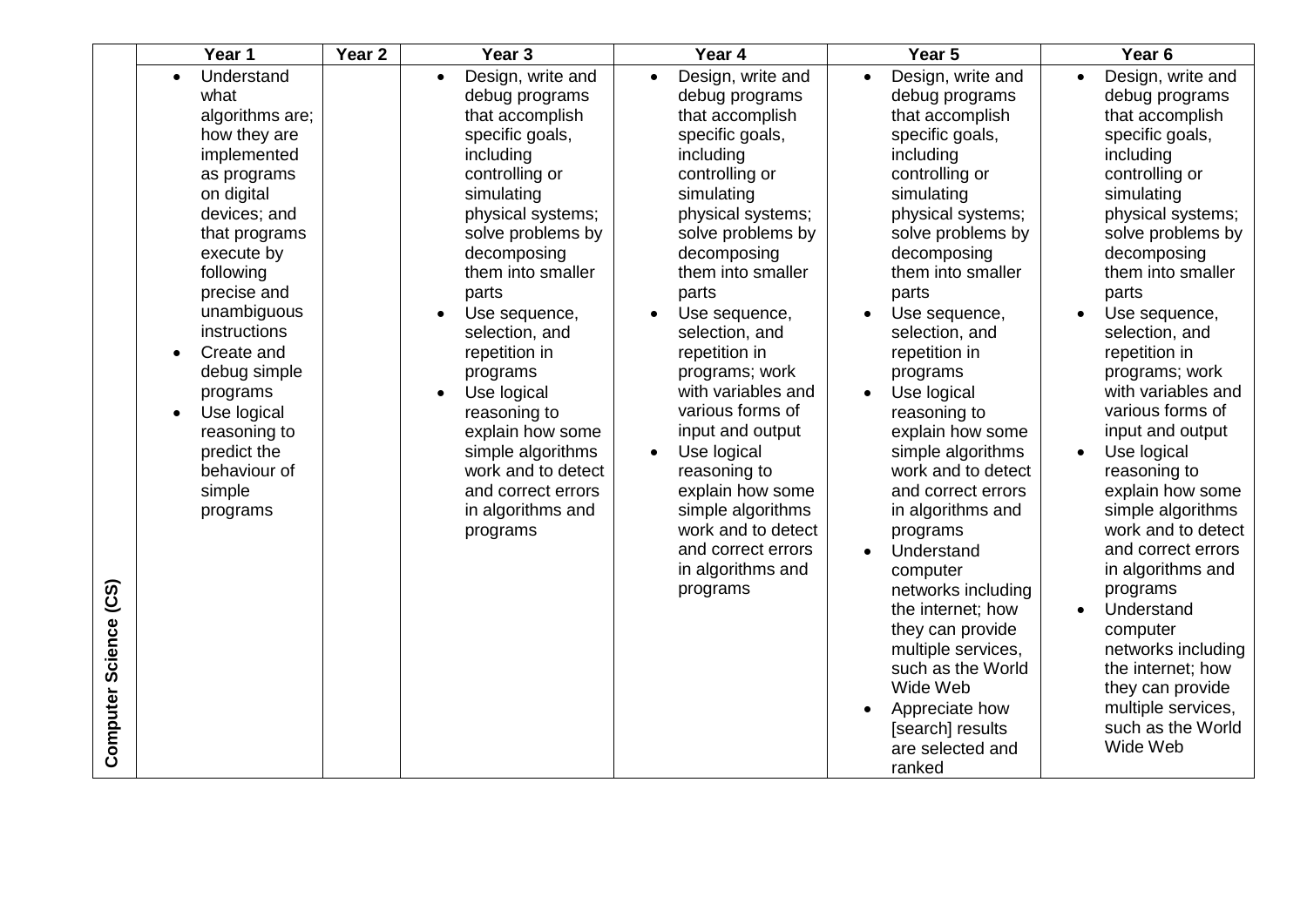|                                             | Year 1 | Year <sub>2</sub>                                                                                                       | Year <sub>3</sub>                                                                                                                                                                                                                                                                                                                                                                                    | Year 4                                                                                                                                                                                                                                                                                                                                                                                               | Year 5                                                                                                                                                                                                                                                                                                                                                                                              | Year <sub>6</sub>                                                                                                                                                                                                                                                                                                                                                                                   |
|---------------------------------------------|--------|-------------------------------------------------------------------------------------------------------------------------|------------------------------------------------------------------------------------------------------------------------------------------------------------------------------------------------------------------------------------------------------------------------------------------------------------------------------------------------------------------------------------------------------|------------------------------------------------------------------------------------------------------------------------------------------------------------------------------------------------------------------------------------------------------------------------------------------------------------------------------------------------------------------------------------------------------|-----------------------------------------------------------------------------------------------------------------------------------------------------------------------------------------------------------------------------------------------------------------------------------------------------------------------------------------------------------------------------------------------------|-----------------------------------------------------------------------------------------------------------------------------------------------------------------------------------------------------------------------------------------------------------------------------------------------------------------------------------------------------------------------------------------------------|
| $\overline{E}$<br>Technology<br>Information |        | Use<br>technology<br>purposefully to<br>create,<br>organise,<br>store,<br>manipulate<br>and retrieve<br>digital content | Use search<br>technologies<br>effectively<br>Select, use<br>and combine a<br>variety of<br>software<br>(including)<br>internet<br>services) on a<br>range of digital<br>devices to<br>design and<br>create a range<br>of programs,<br>systems and<br>content that<br>accomplish<br>given goals,<br>including<br>collecting,<br>analysing,<br>evaluating and<br>presenting<br>data and<br>information | Use search<br>technologies<br>effectively<br>Select, use<br>and combine a<br>variety of<br>software<br>(including)<br>internet<br>services) on a<br>range of digital<br>devices to<br>design and<br>create a range<br>of programs,<br>systems and<br>content that<br>accomplish<br>given goals,<br>including<br>collecting,<br>analysing,<br>evaluating and<br>presenting<br>data and<br>information | Use search<br>technologies<br>effectively<br>Select, use<br>and combine a<br>variety of<br>software<br>(including<br>internet<br>services) on a<br>range of digital<br>devices to<br>design and<br>create a range<br>of programs,<br>systems and<br>content that<br>accomplish<br>given goals,<br>including<br>collecting,<br>analysing,<br>evaluating and<br>presenting<br>data and<br>information | Use search<br>technologies<br>effectively<br>Select, use<br>and combine a<br>variety of<br>software<br>(including<br>internet<br>services) on a<br>range of digital<br>devices to<br>design and<br>create a range<br>of programs,<br>systems and<br>content that<br>accomplish<br>given goals,<br>including<br>collecting,<br>analysing,<br>evaluating and<br>presenting<br>data and<br>information |